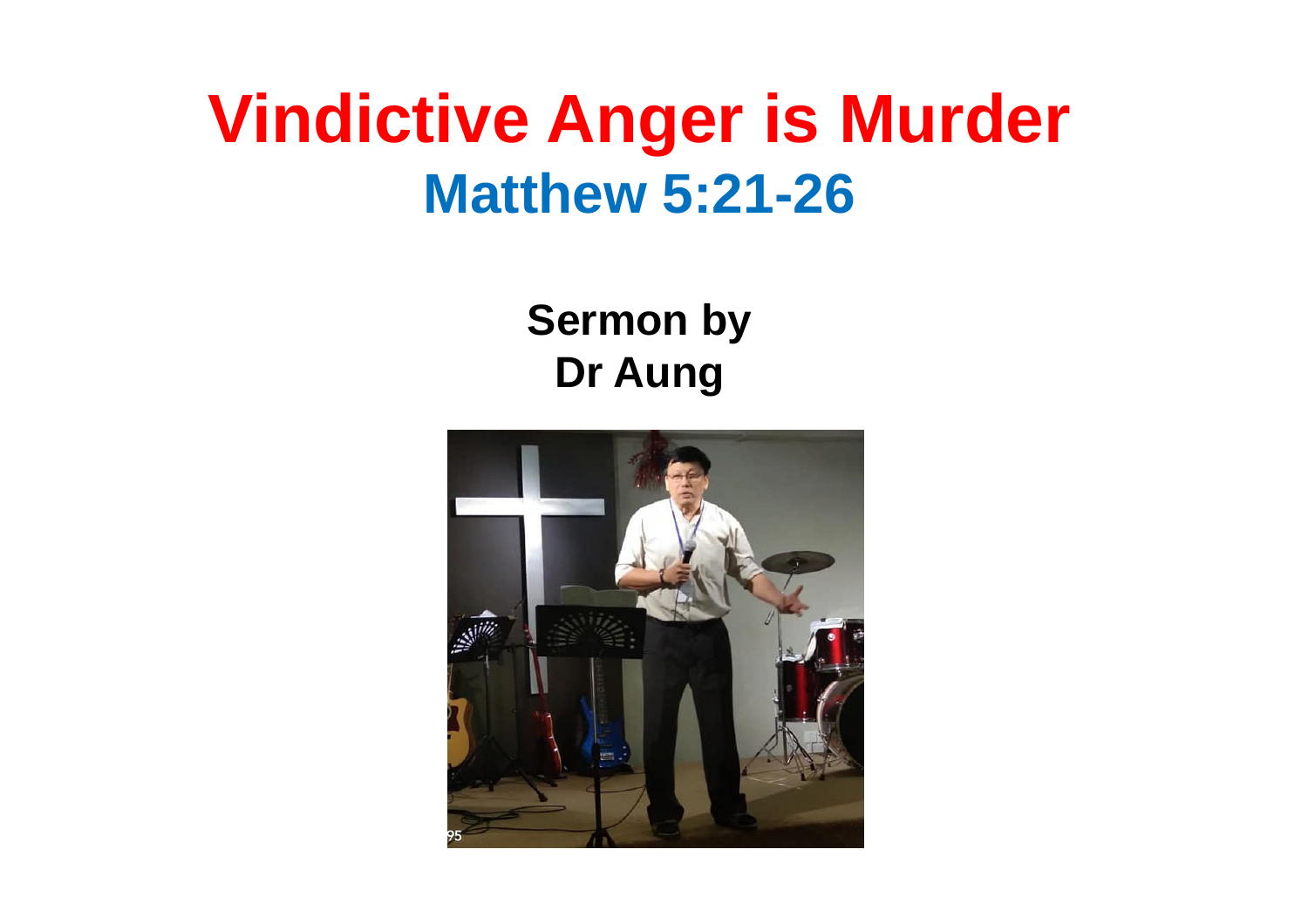**"***Anger management is a shockingly underdeveloped skill."*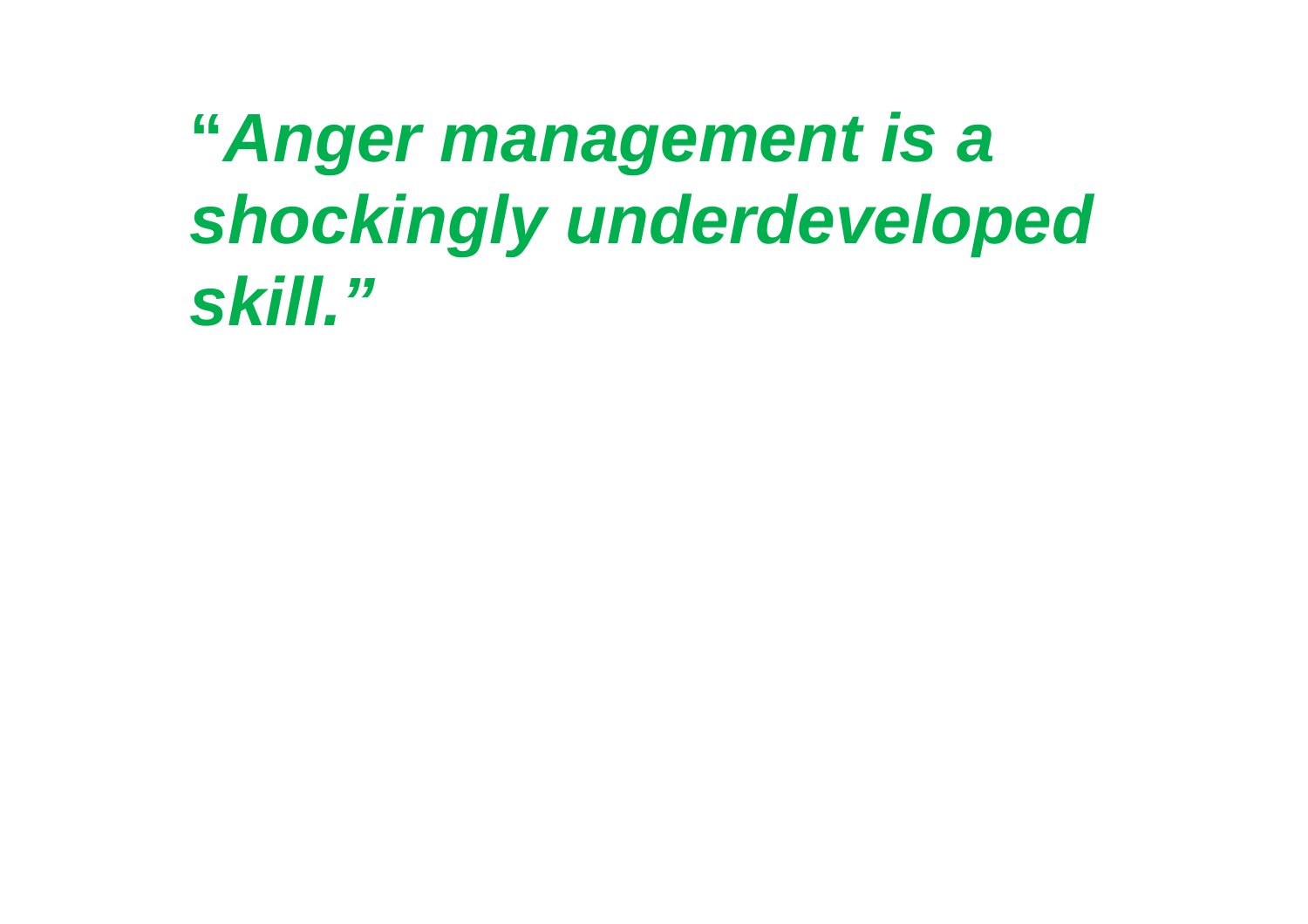#### **ANGER MANAGEMENT**

#### Angry with someone? Think before you talk..

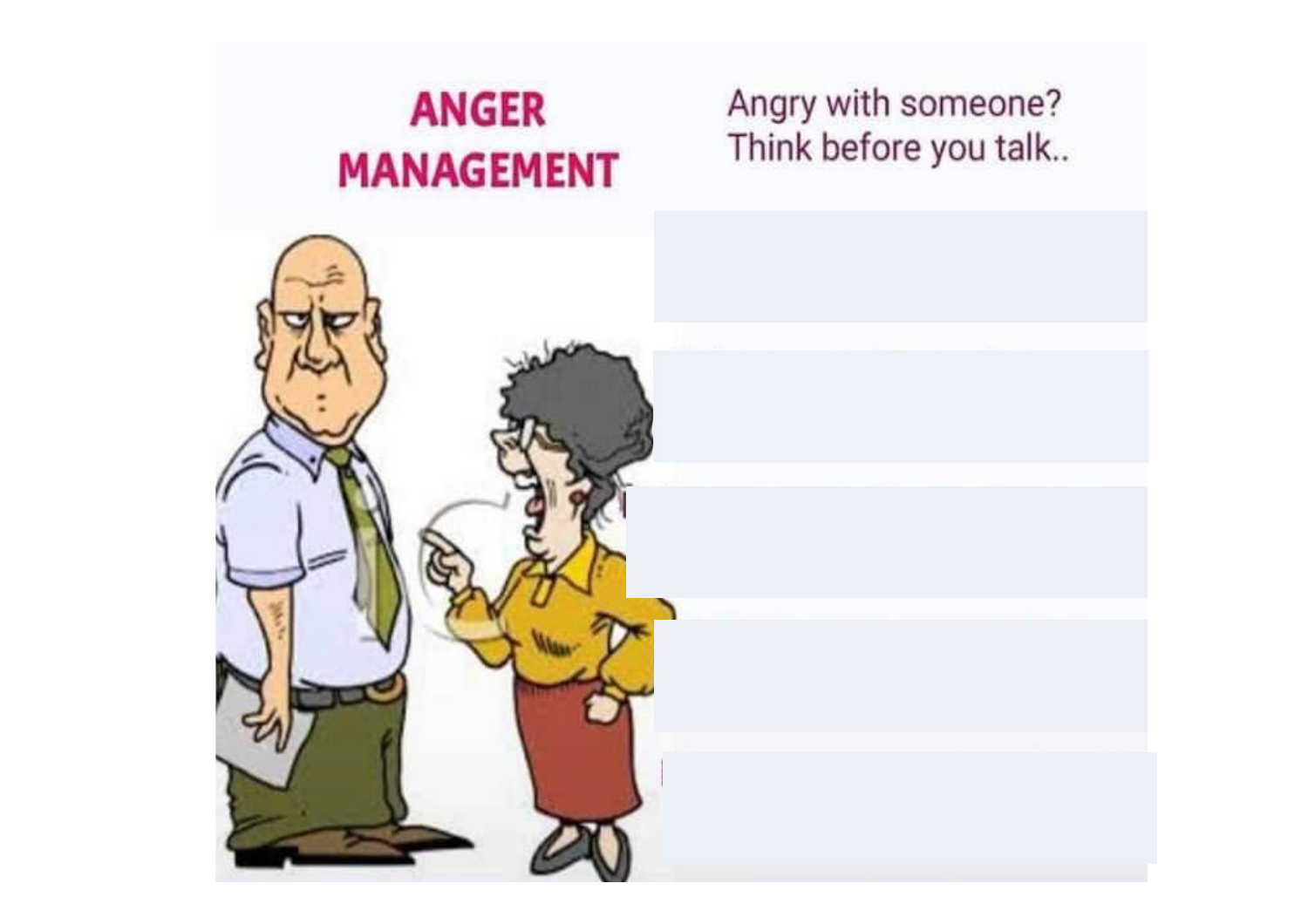### **Inappropriate ways to deal with**

**anger**

**(Gary Collins,** *Guide to Christian Counseling***)**

- *a. Holding back.*
- **b. Turning inward**
- **c. Acting out**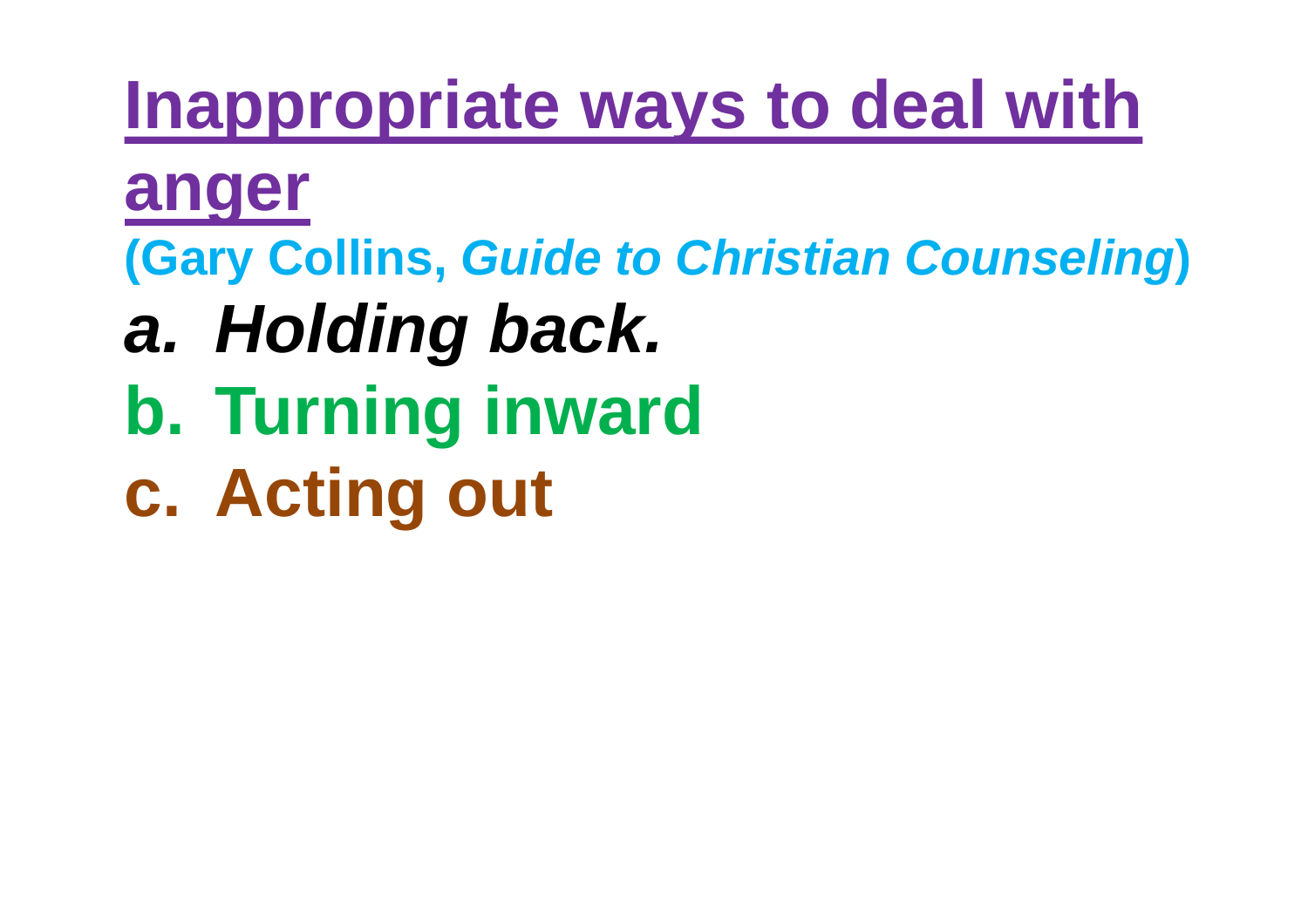**Does Jesus forbid every kind of anger in this passage?**

# **"In your anger do not sin." (Psalm 4:4 cf Ephesians 4:26)**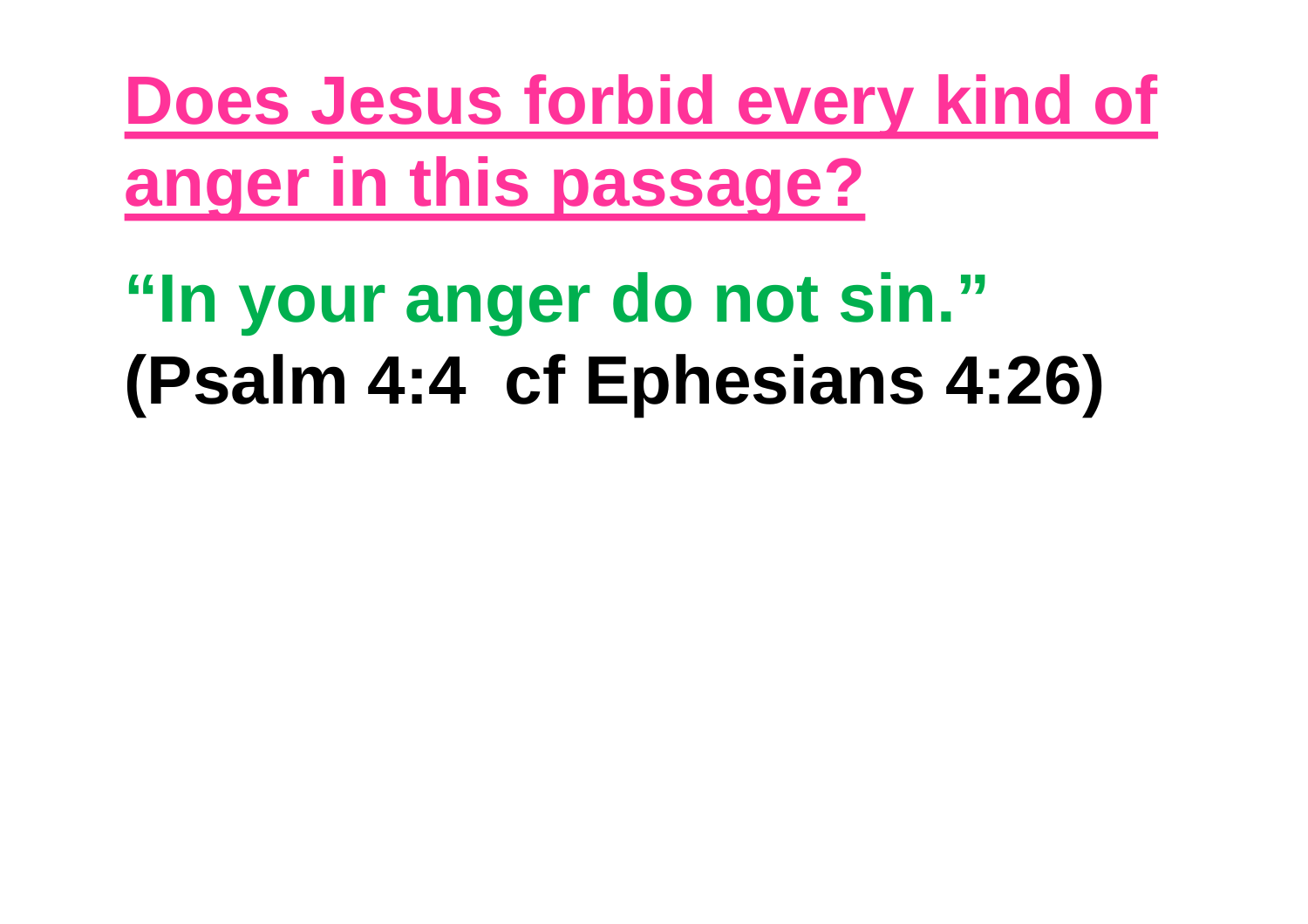## **About righteous anger:**

 *"It is an anger of love, one that wishes no one any evil, one that is friendly to the person, but hostile to the sin"* **(Martin Luther)**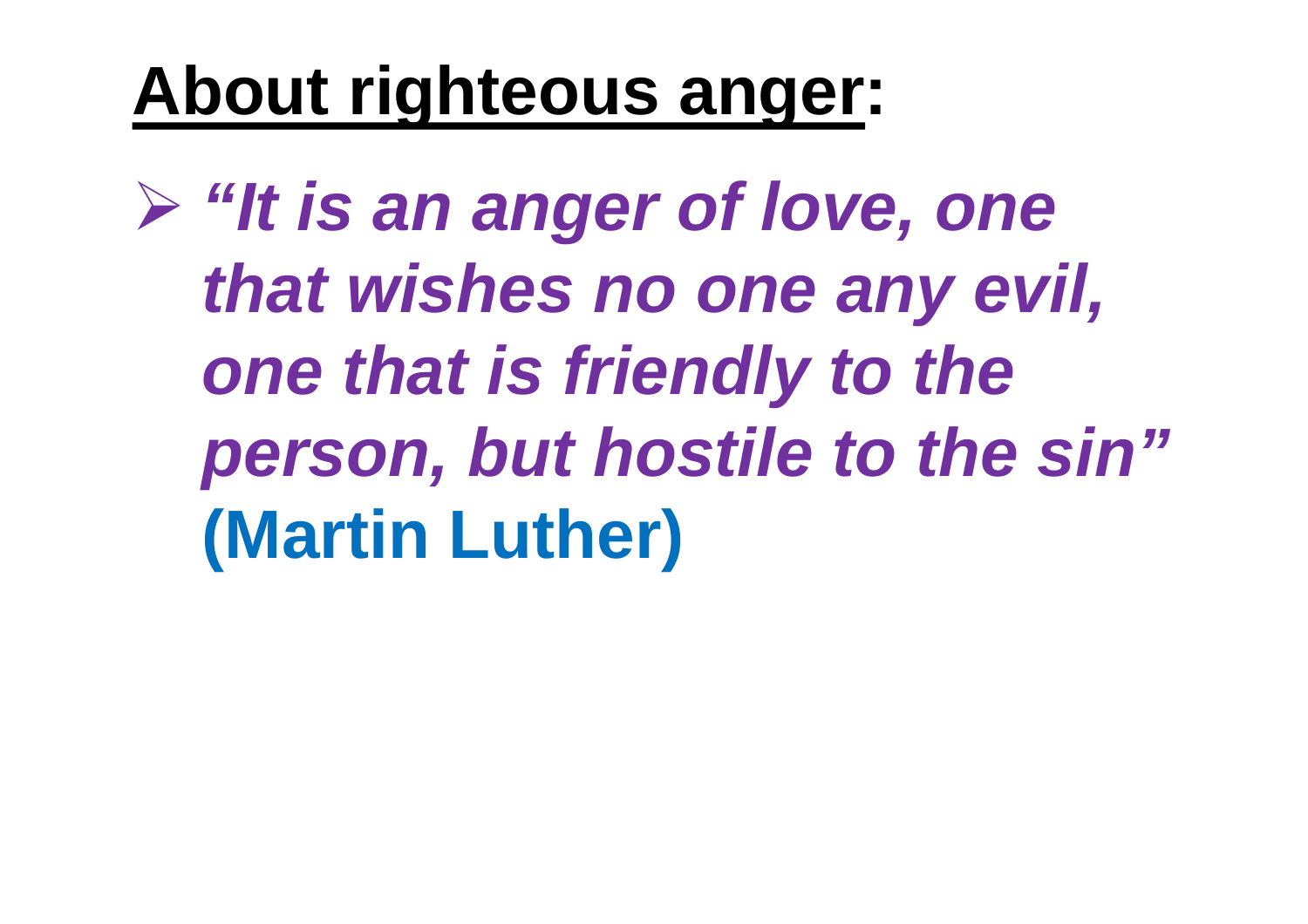*"Anger is a divinely implanted emotion. Closely allied to our instinct for right, it is to be used for constructive spiritual purposes. The person who cannot feel angry at evil is a person who lacks enthusiasm for good. If you cannot hate wrong, it's very questionable whether you really love righteousness." (Psychologist David Seamands)*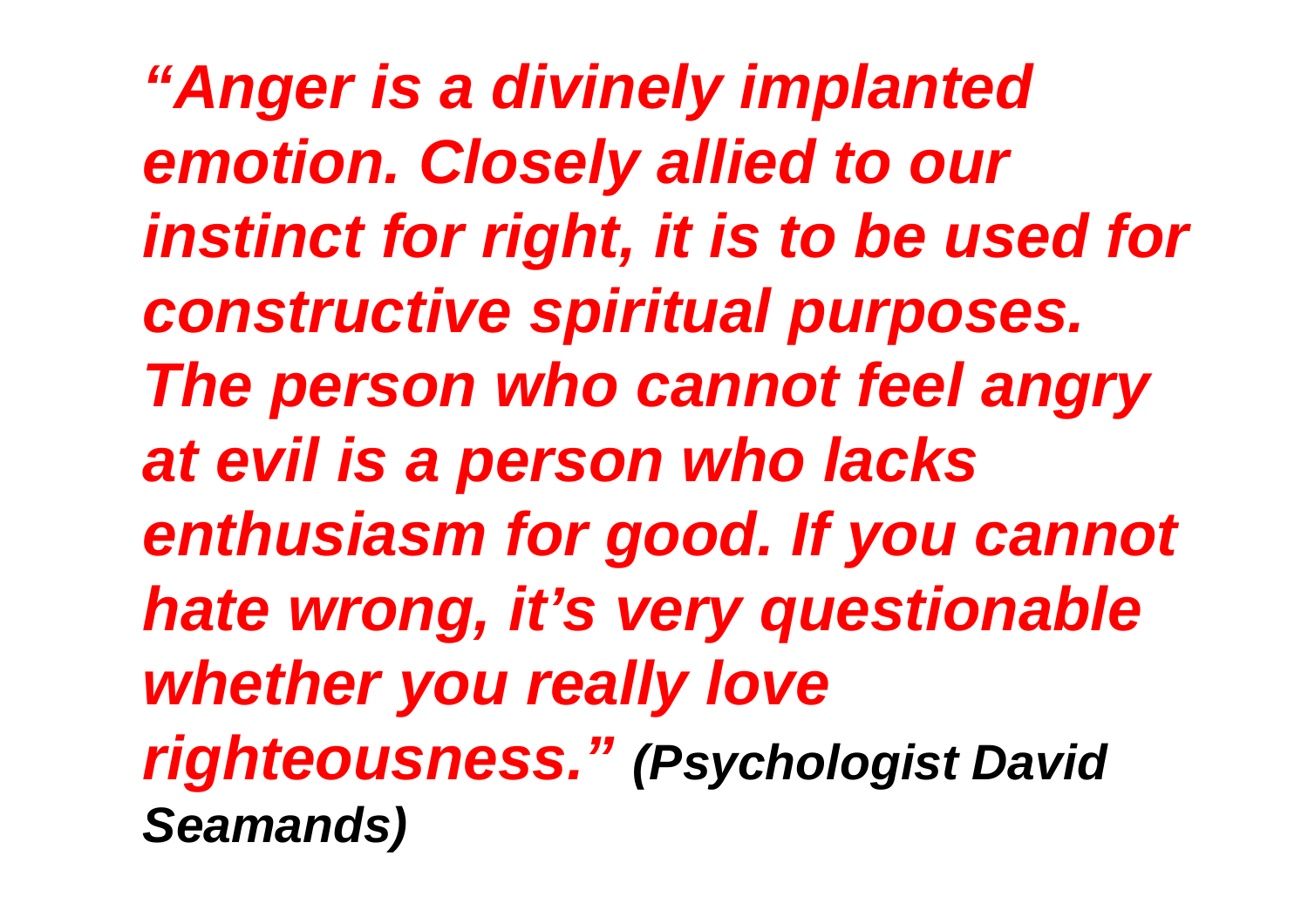## **Righteous anger hates the sin. Righteous anger is upset over sin and injustice.**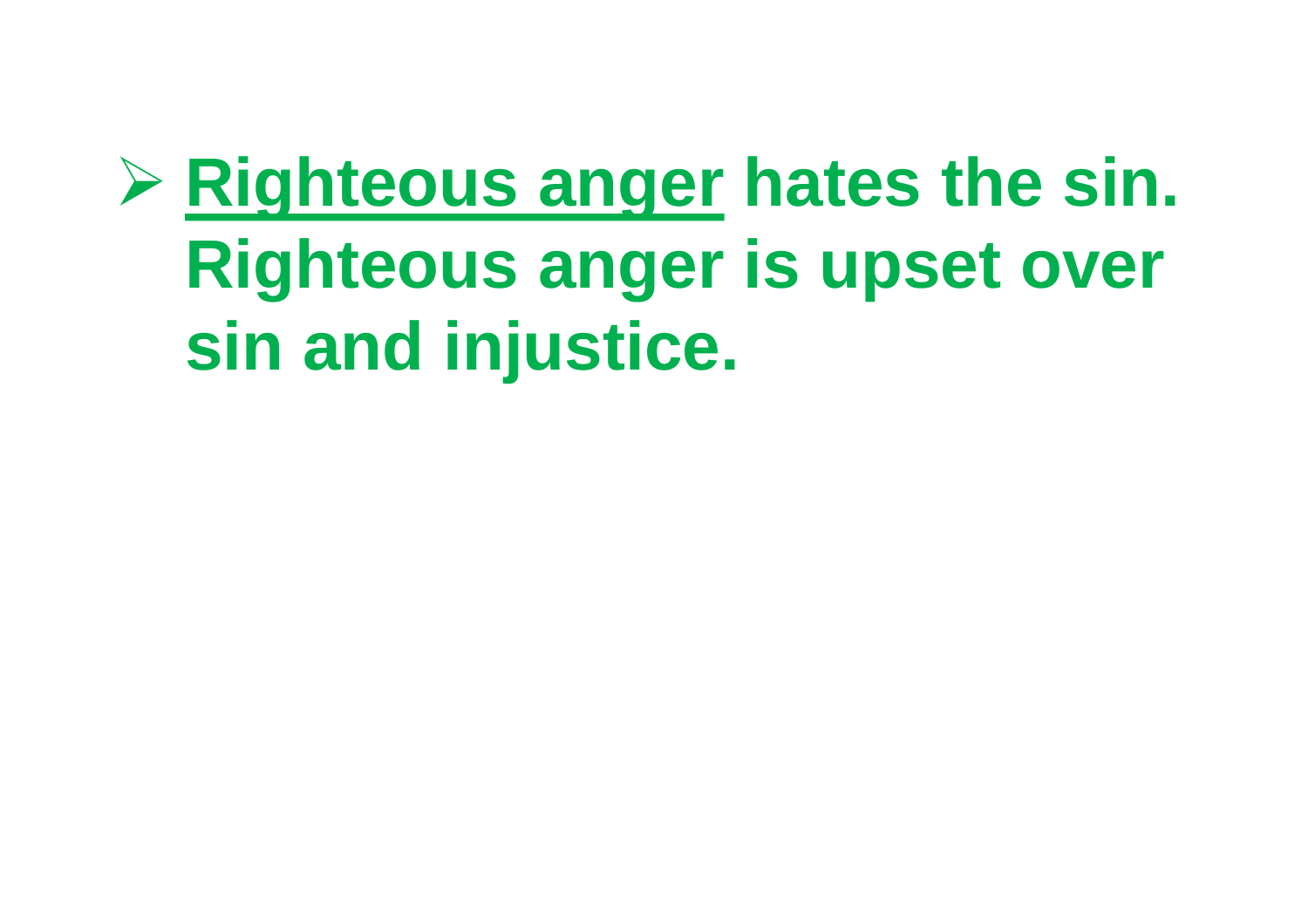**God got angry - In the OT, 82% of the occurrence of 'anger' or 'wrath' are used in conjunction with God. - In the OT, God's wrath or anger occurs 375 times.**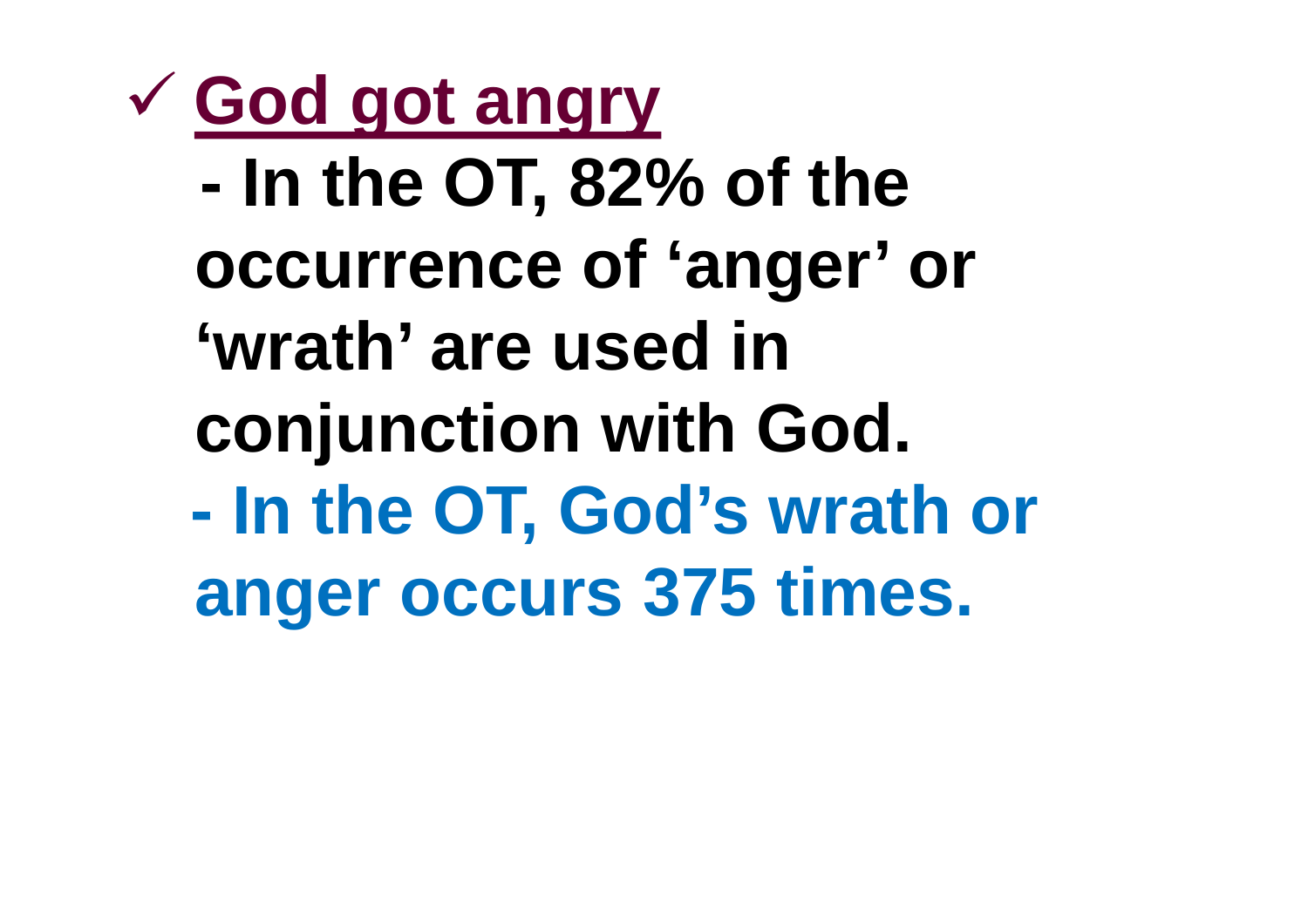#### **Jesus got angry (Mark 3:3-6)**

*Jesus said to the man with the shriveled hand, "Stand up in front of everyone." 4 Then Jesus asked them, "Which is lawful on the Sabbath: to do good or to do evil, to save life or to kill?" But they remained silent. 5 He looked around at them in anger and, deeply distressed at their stubborn hearts, said to the man, "Stretch out your hand." He stretched it out, and his hand was completely restored. 6 Then the Pharisees went out and began to plot with the Herodians how they might kill Jesus.* **(Mark 3:3-6)**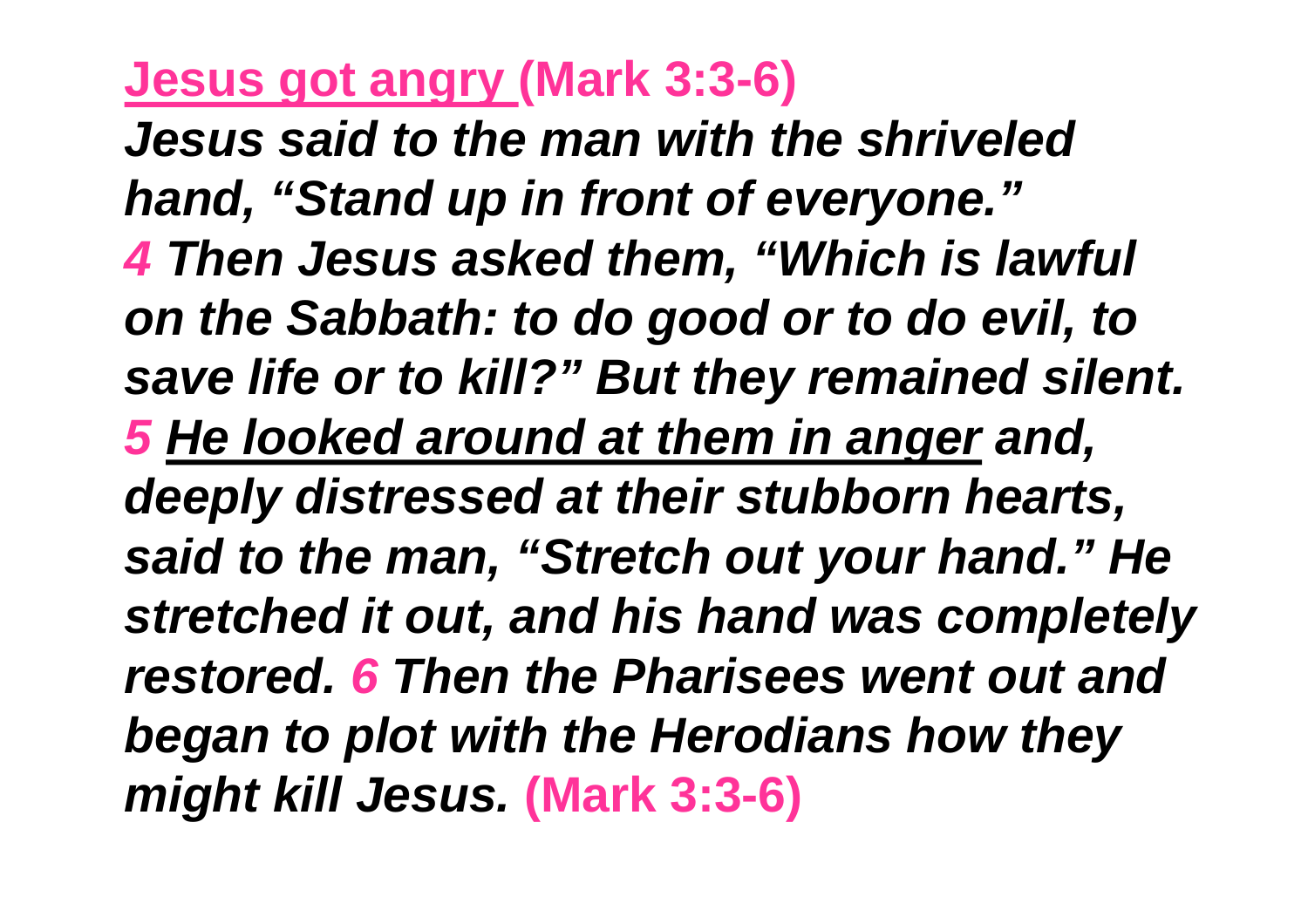**Vindictive anger is equivalent to murder (5:21-22)**

*"You have heard that it was said to the people long ago, `Do not murder, and anyone who murders will be subject to judgment.'*

*22 But I tell you that anyone who is angry with his brother will be subject to judgment. Again, anyone who says to his brother, `Raca, ' is answerable to the Sanhedrin. But anyone who says, `You fool!' will be in danger of the fire of hell."*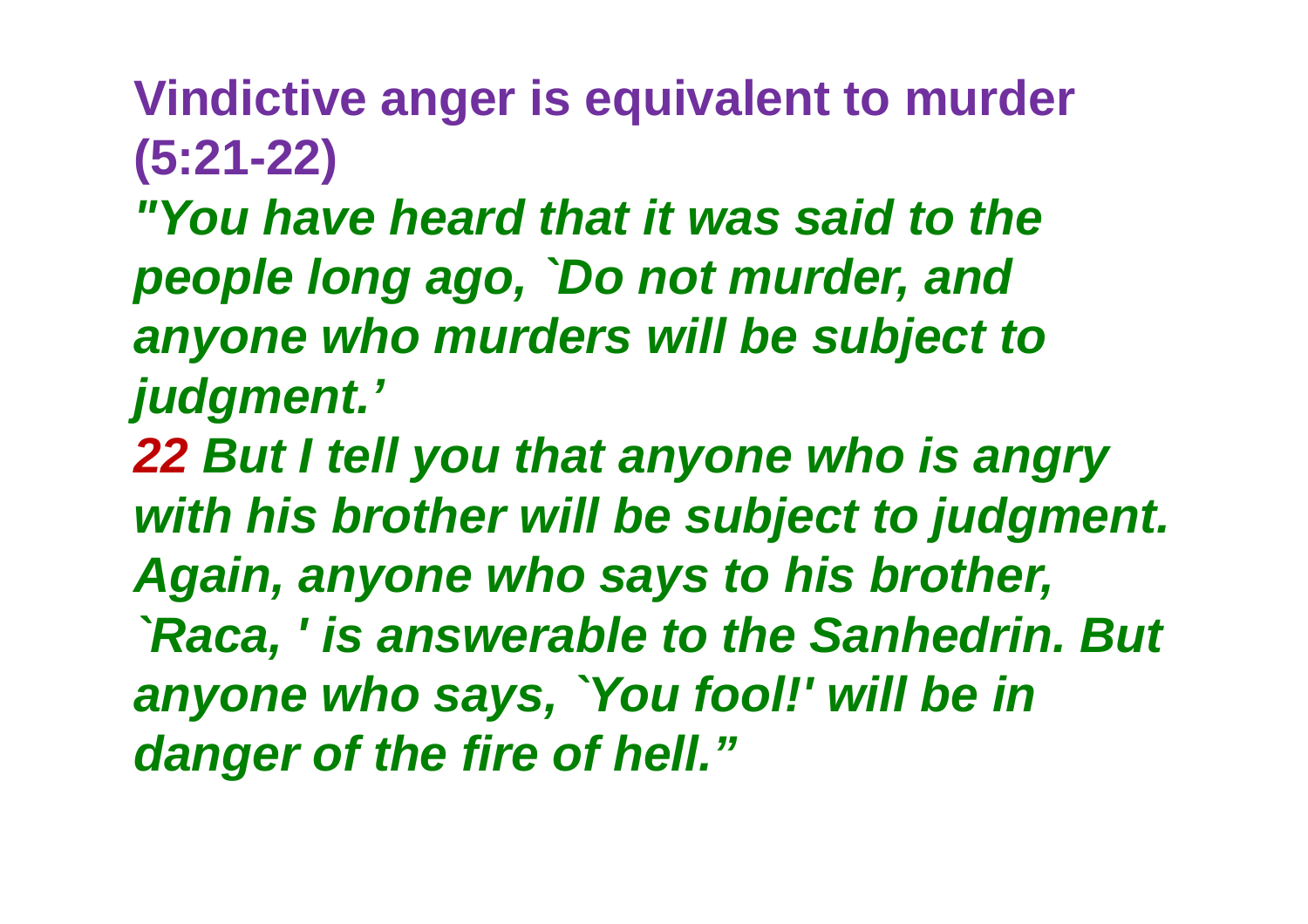**Two Greek words for 'anger' in the NT.** *Thumos* **– the flame which comes from dried straw.**

*Orge* **– (used here in 5:22) it is vindictive anger. The anger of a person who nurses his/her wrath to keep it warm till it completes the evil act.**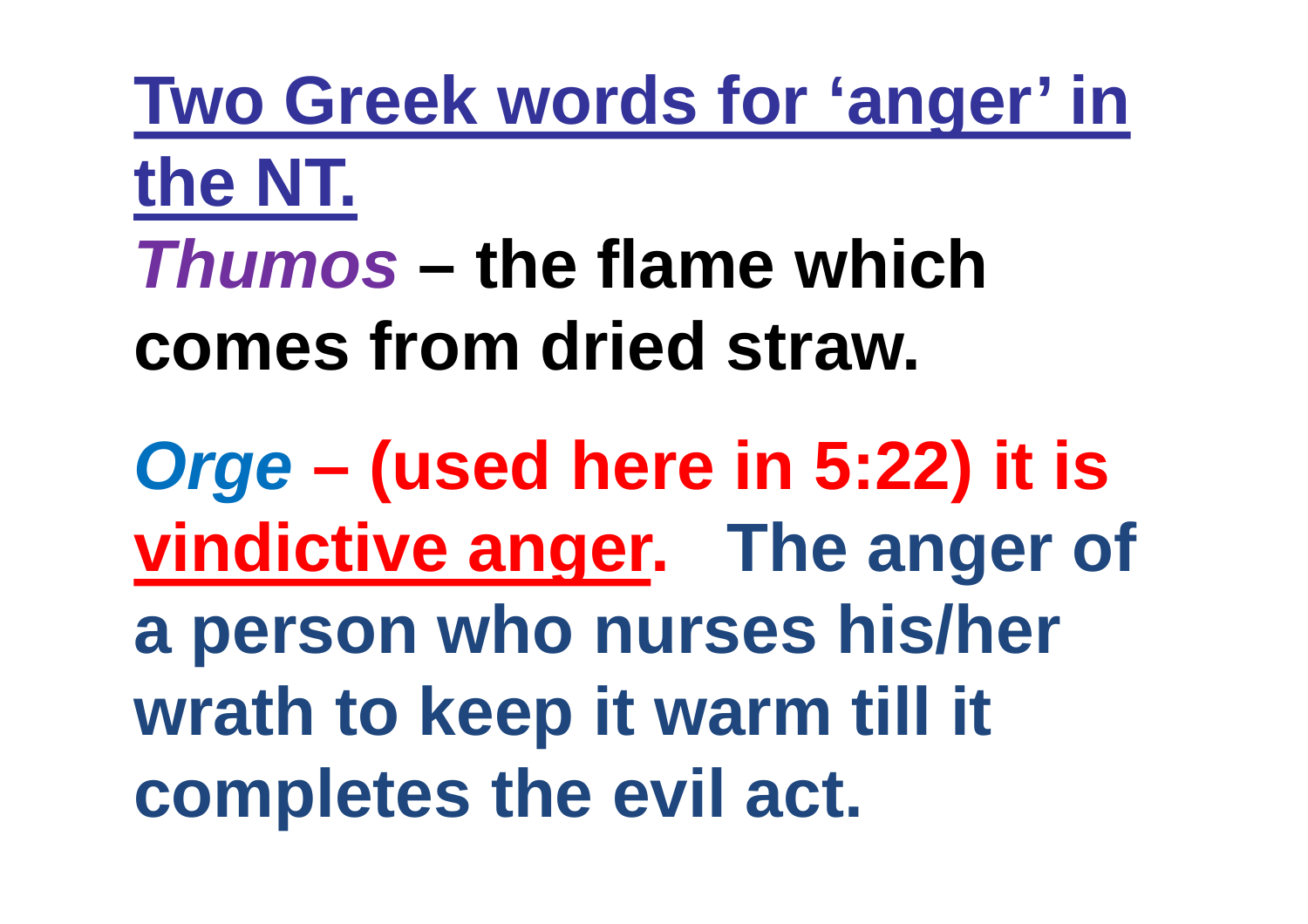

*"Wedding dress for sale, never worn. Will trade for a pistol."*

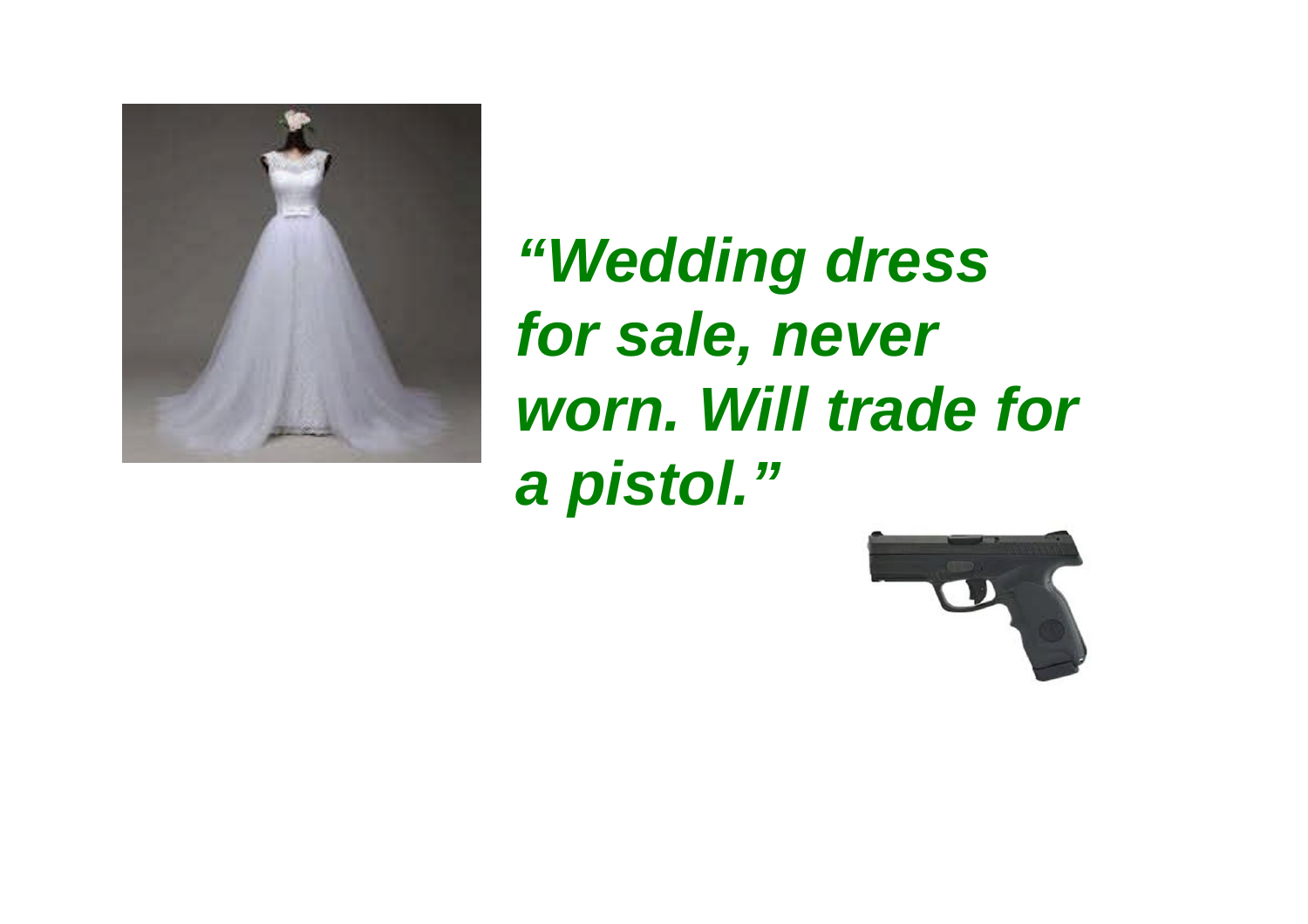*Again, anyone who says to his brother, `Raca, ' is answerable to the Sanhedrin. But anyone who says, `You fool!' will be in danger of the fire of hell. (5:22b)*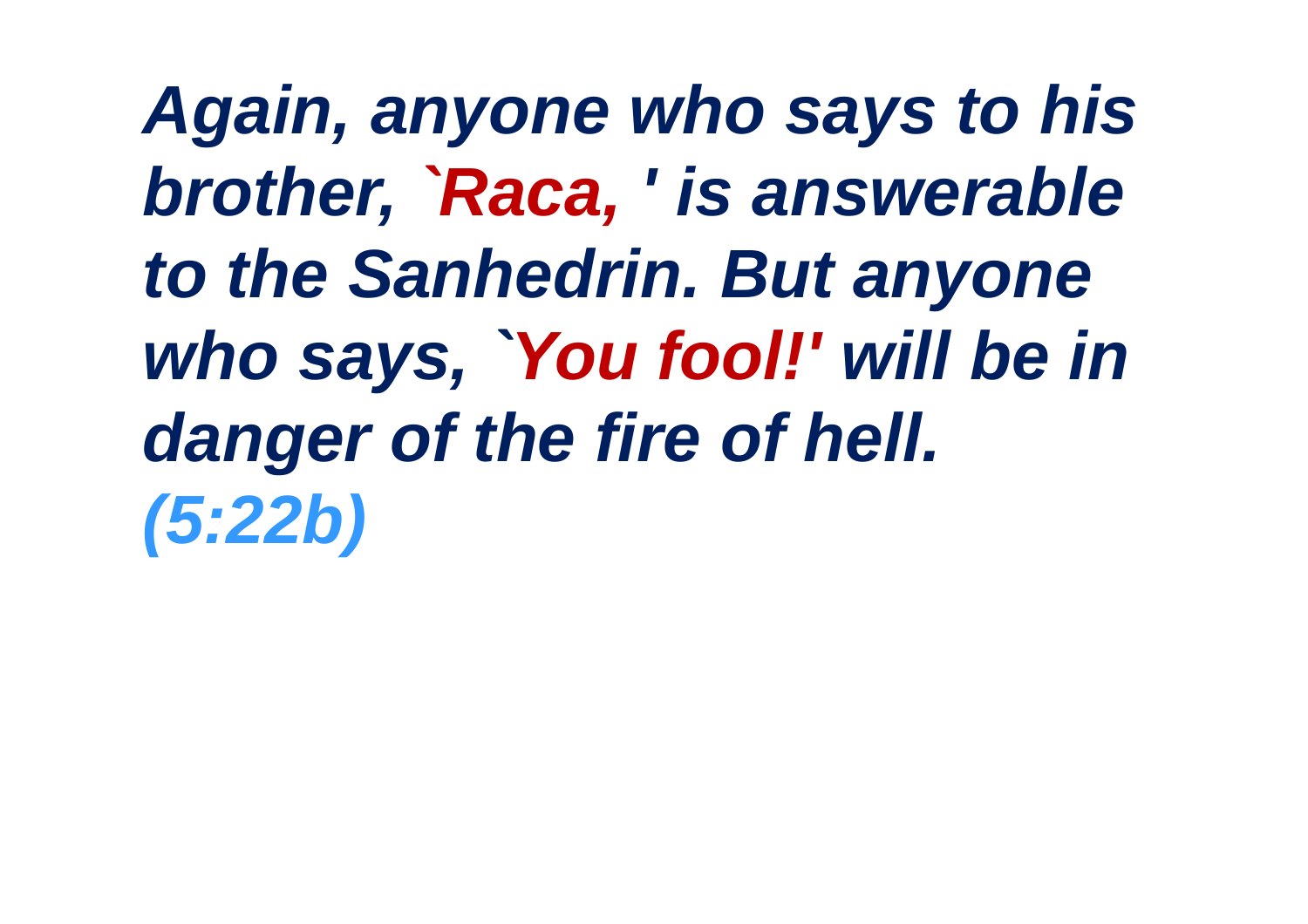**'***Raca'* **means 'brainless idiot,' a 'silly fool,' an 'empty-headed blunderer.'**

 **The word '***fool'* **is '***moros***' (cf 'moron')** *'***Raca'** *expresses contempt for a man's head – "You stupid!"* **'Moros'** *expresses contempt for his heart and character – "You scoundrel" (FF Bruce).*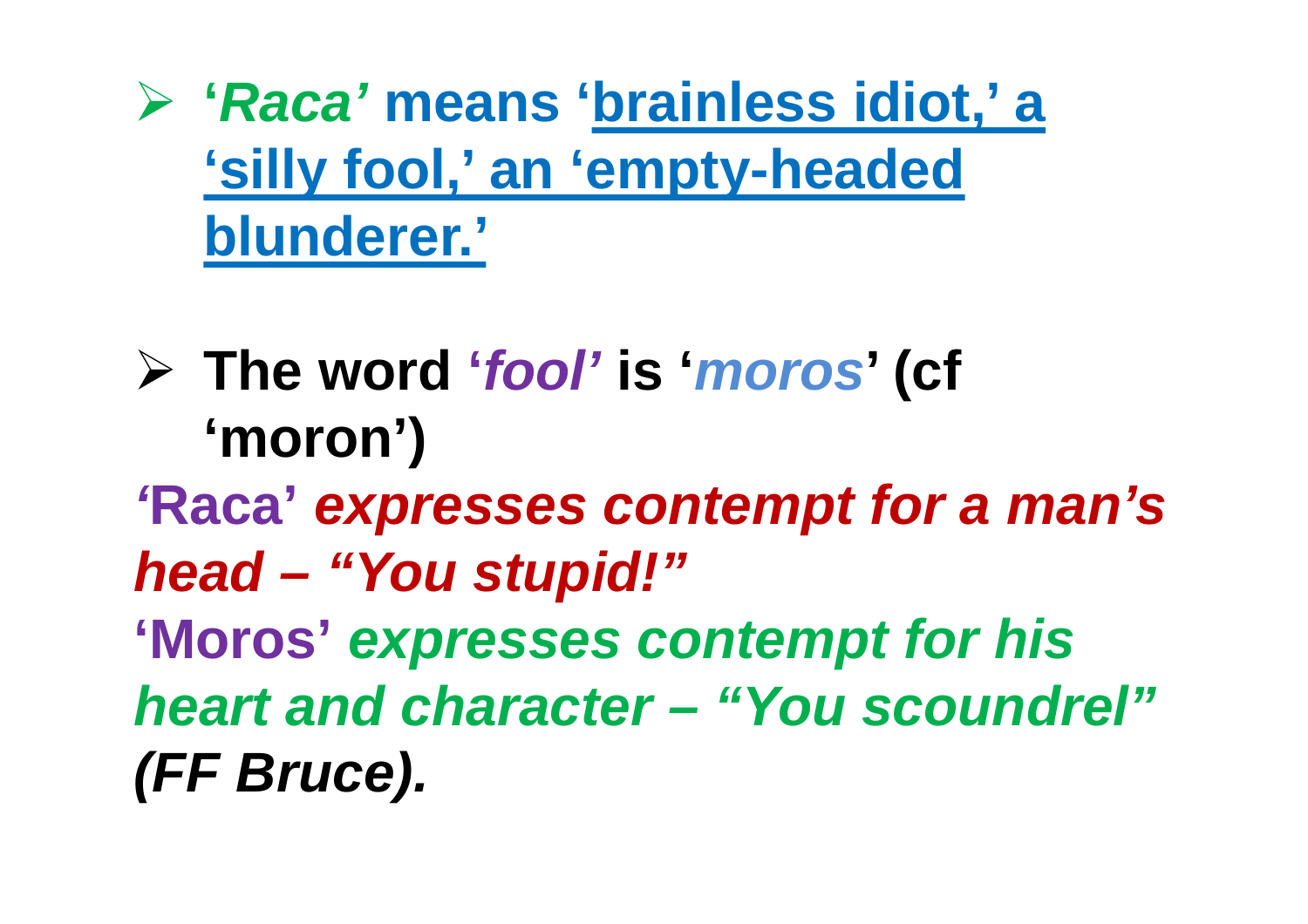#### **The judgments mentioned in different forms:**

| Suppressed,<br>vindictive | "subject to judgment"   |
|---------------------------|-------------------------|
| anger                     |                         |
| towards a                 |                         |
| believer (v 22)           |                         |
| <b>Expressed</b>          | "answerable to the      |
| anger, calling            | Sanhedrin," the highest |
| a believer,               | court in the land.      |
| 'Raca' (v23a)             |                         |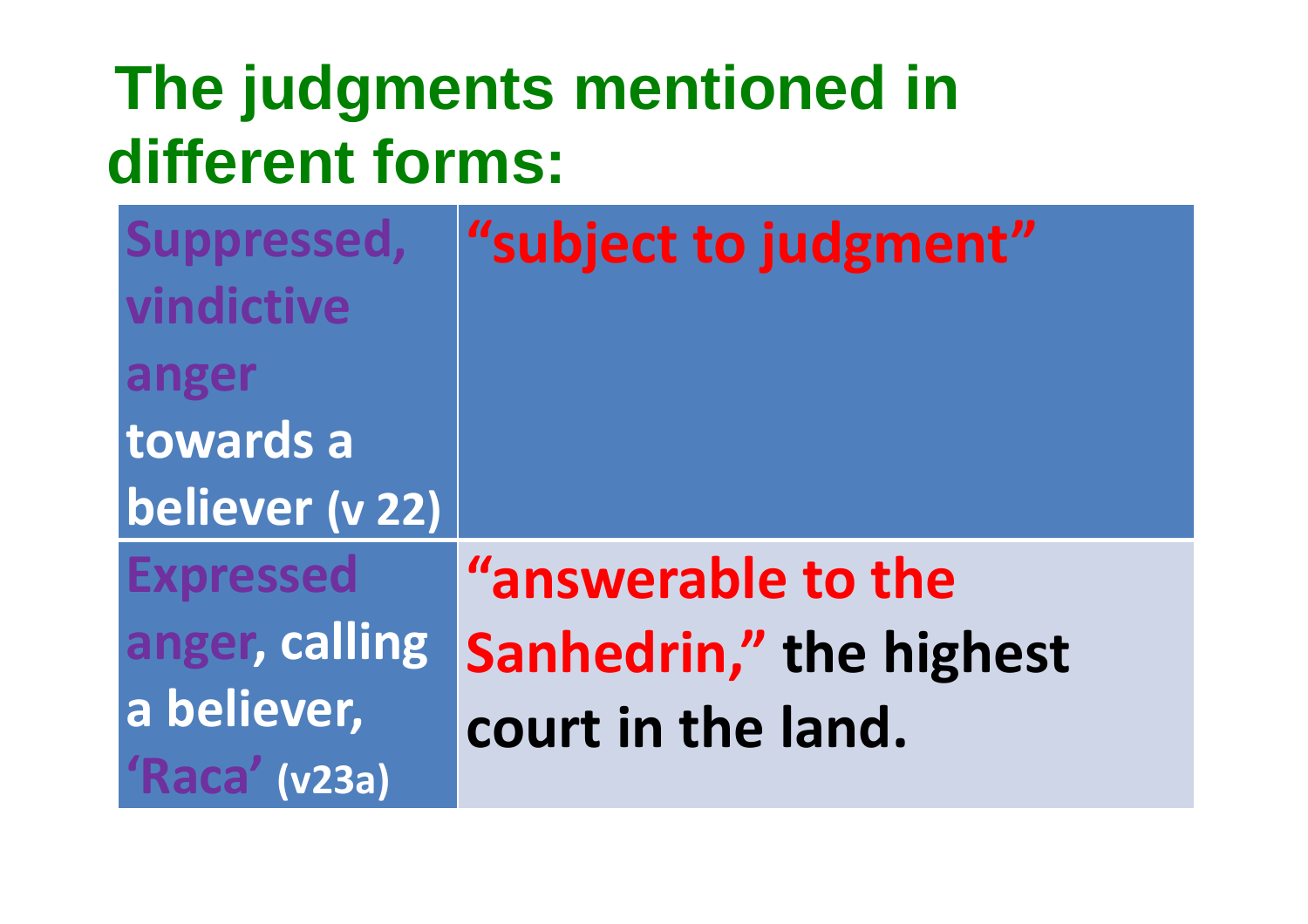**Calling a believer, "You fool" (or 'moron') (v 23b)**

**"in danger of the fire of hell (Gehenna)." Gehenna was the valley of Hinnom south west of Jerusalem. It was a rubbish dump ever burning and a useless place equivalent to hell. There, Ahaz introduced the fire worship to Molech by burning his sons as an offering (2 Chr.28:3). King Josiah turned this into a garbage place to burn rubbish day and night (2 Ki. 23:10).**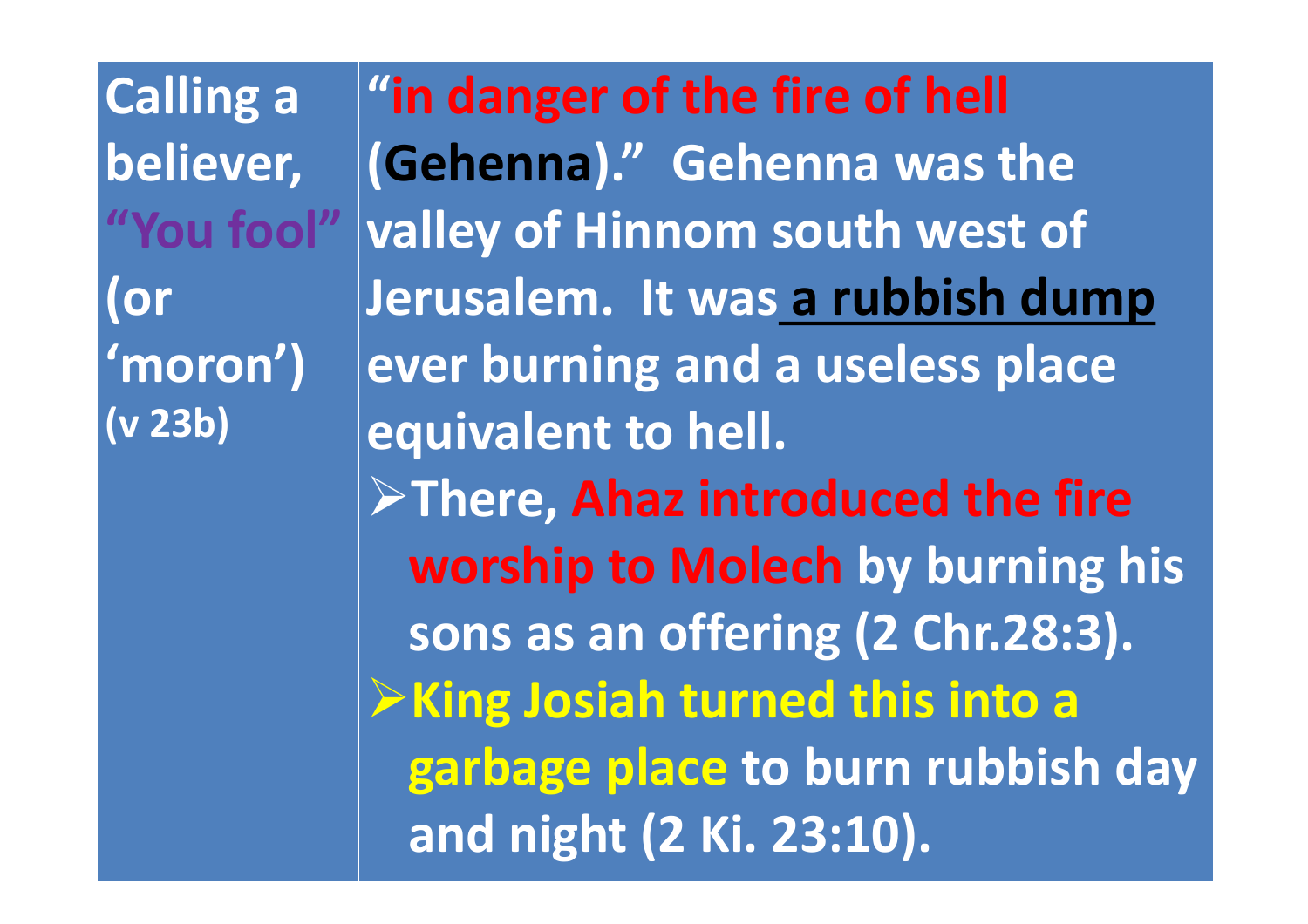**Jesus uses a hyperbole - an overstatement**

*In the same way murder is judged, so will those who harbour vindictive anger towards another believer or anger expressed in slanderous words.*

*Anger, when acted out in our slanderous words and in our evil deeds, is equivalent to murder*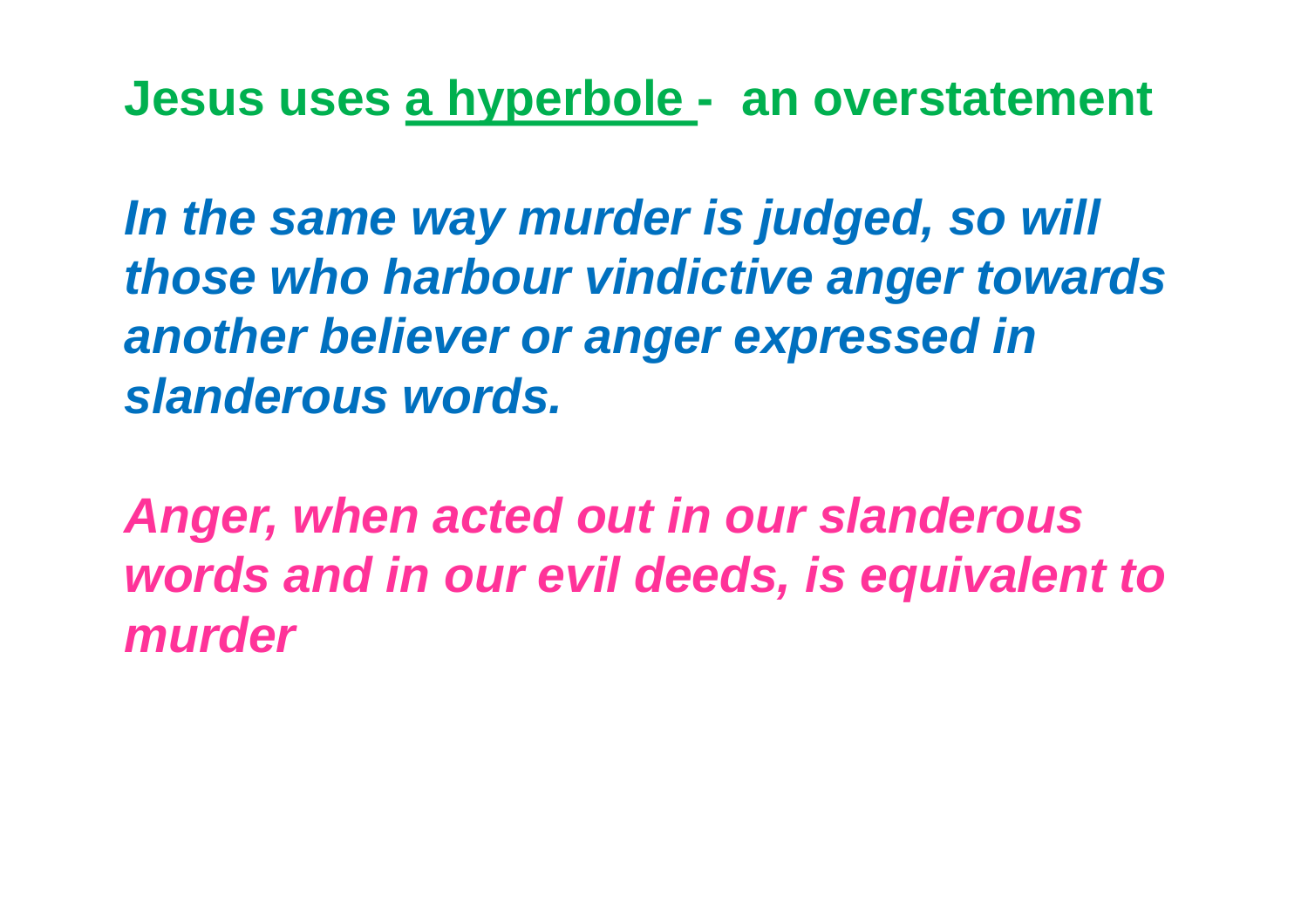**Jesus gives 2 reasons why we must settle anger issue quickly:**

- *1) It affects our worship of God* **(5:23-24) -** *"Therefore, if you are offering your gift at the altar and there remember that your brother has something against you, 24 leave your gift there in front of the altar. First go and be reconciled to your brother; then come and offer your gift."*
- *2) 2. It is the wiser thing to do* **(5:25-26)**

*"Settle matters quickly with your adversary who is taking you to court. Do it while you are still together on the way, or your adversary may hand you over to the judge, and the judge may hand you over to the officer, and you may be thrown into prison. <sup>26</sup> Truly I tell you, you will not get out until you have paid the last penny.*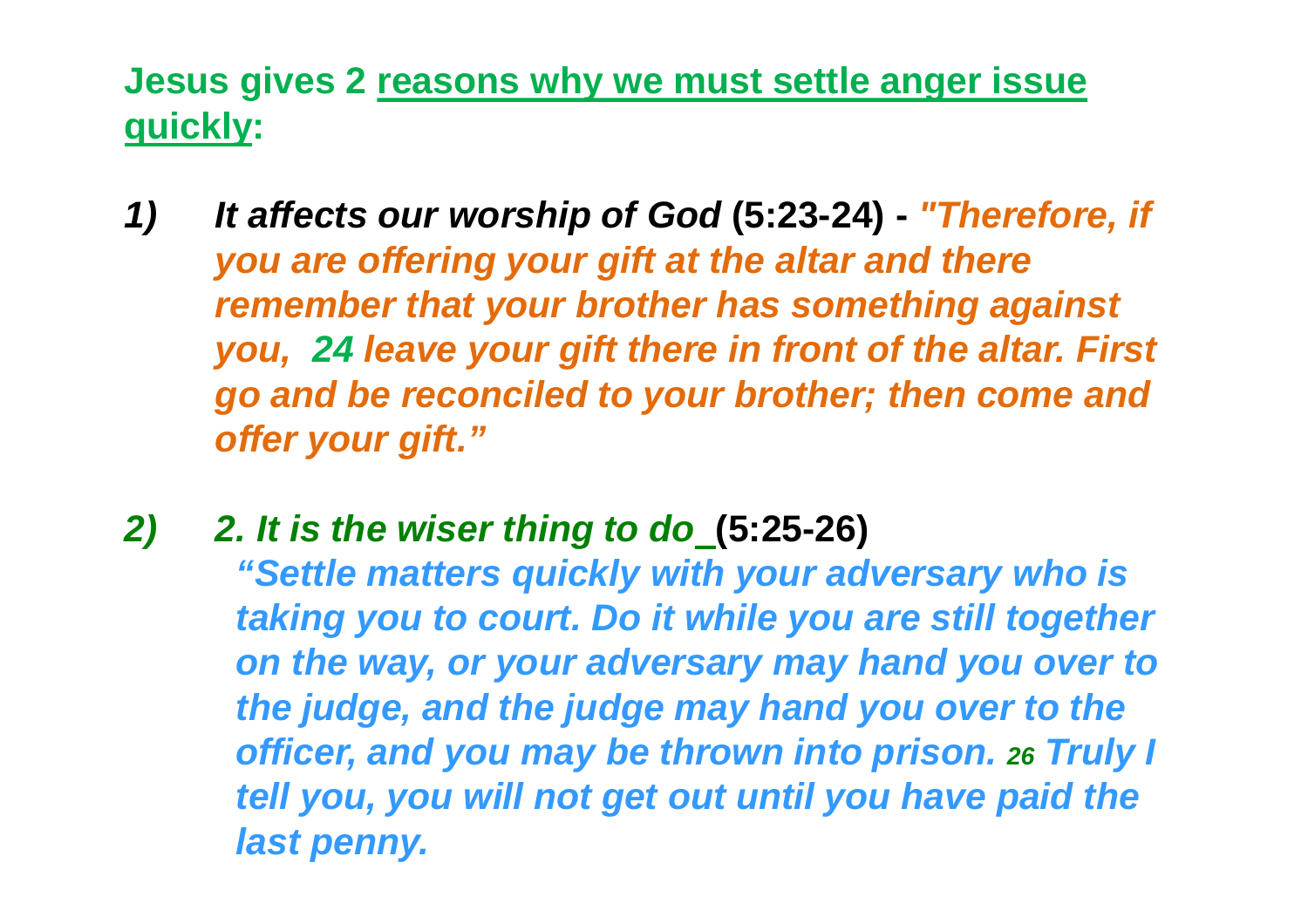*In your anger do not sin; do not let the sun go down while you are still angry, <sup>27</sup> and do not give the devil a foothold (Ephesians 4:26-27)*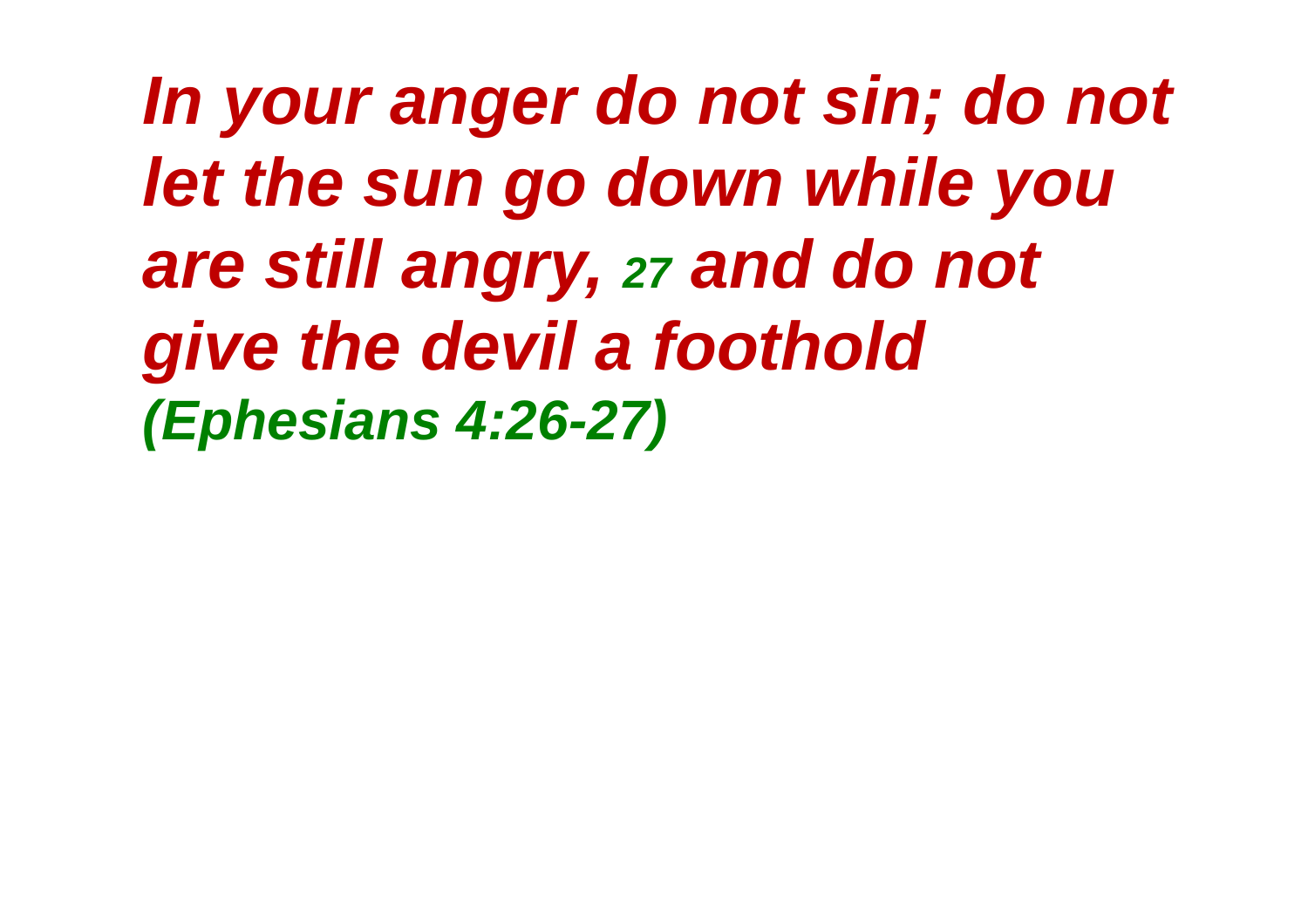**3 more reasons why vindictive**

**anger is wrong**

*1. It hurts people.*

# *'Anger' is one letter short of 'Danger'*

- *2. It hurts our life*
- *3. It hurts our relationship with God.*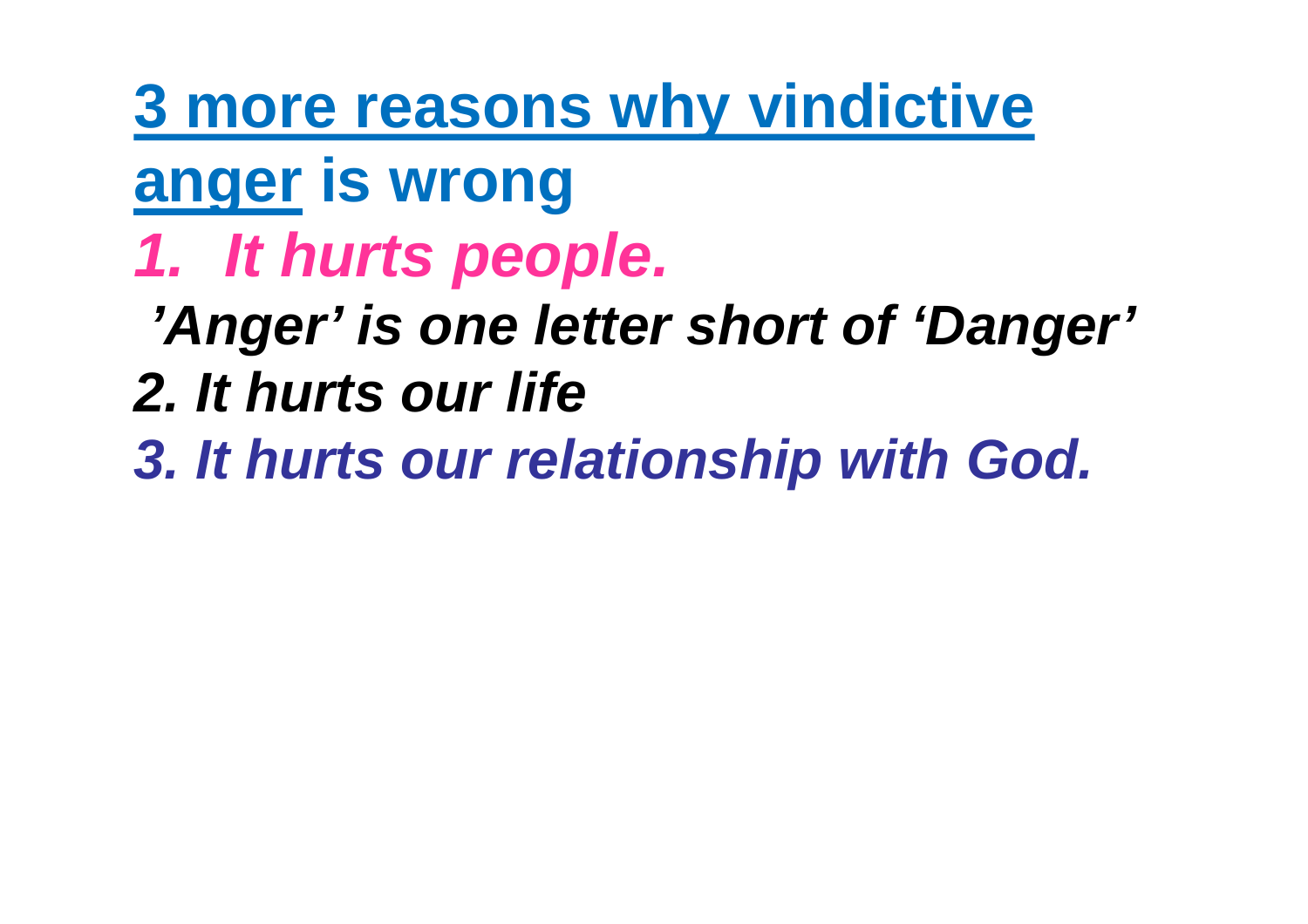*"Anyone who hates his brother or sister is a murderer .. . . " (1 John 3:15)*

*Whoever claims to love God yet hates a brother or sister is a liar. For whoever does not love their brother and sister, whom they have seen, cannot love God, whom they have not seen.* **(1 Jn. 4:20)**

*"In as much as you have done it unto one of the least of these my brothers, you have done it unto me."* **(Matthew 25:40)**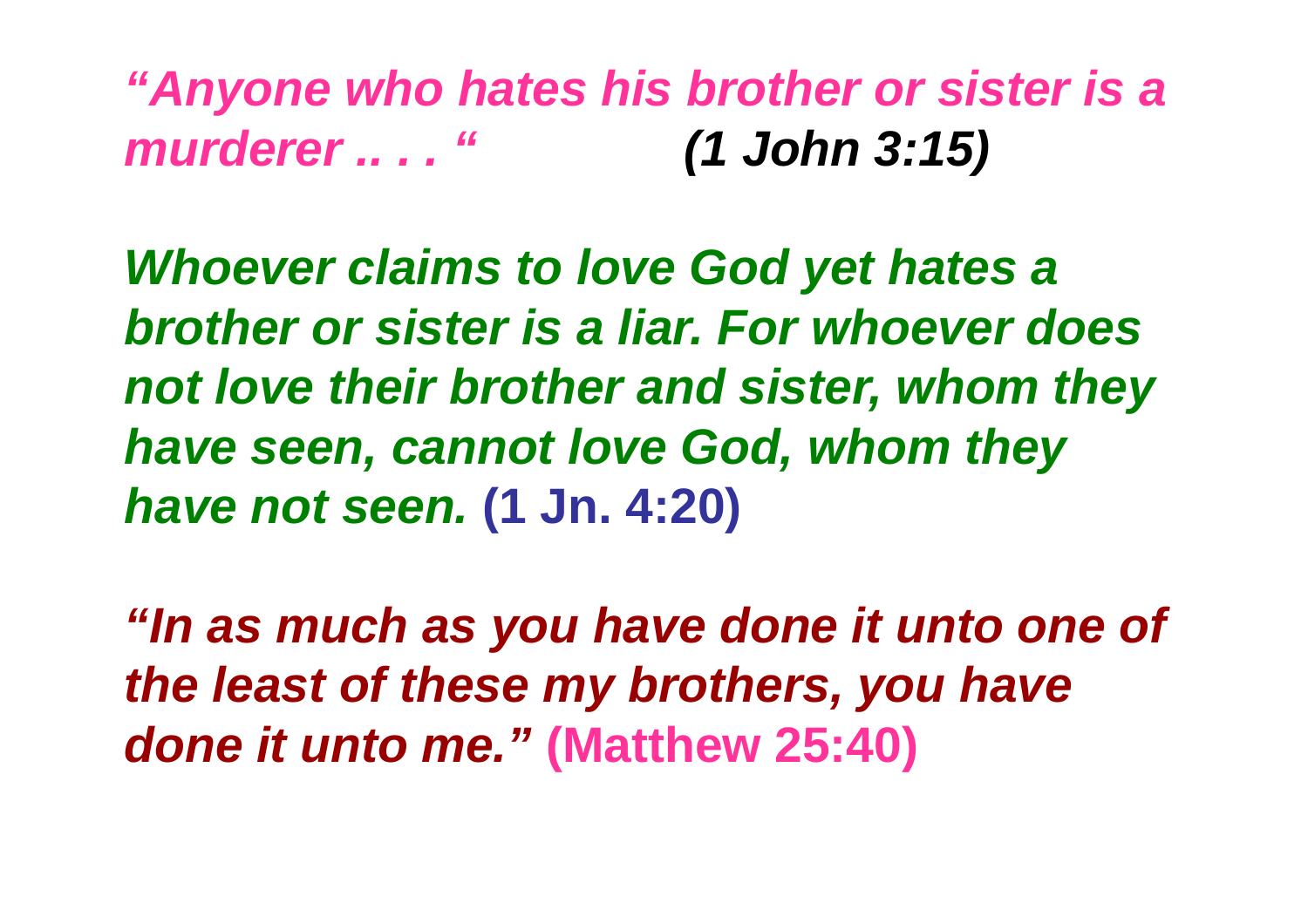**So why don't we reconcile quickly?**

- *1. We feel like we are the good guys*
- *2. We give the impression that we are weak*
- *3. We stroke the sin of pride*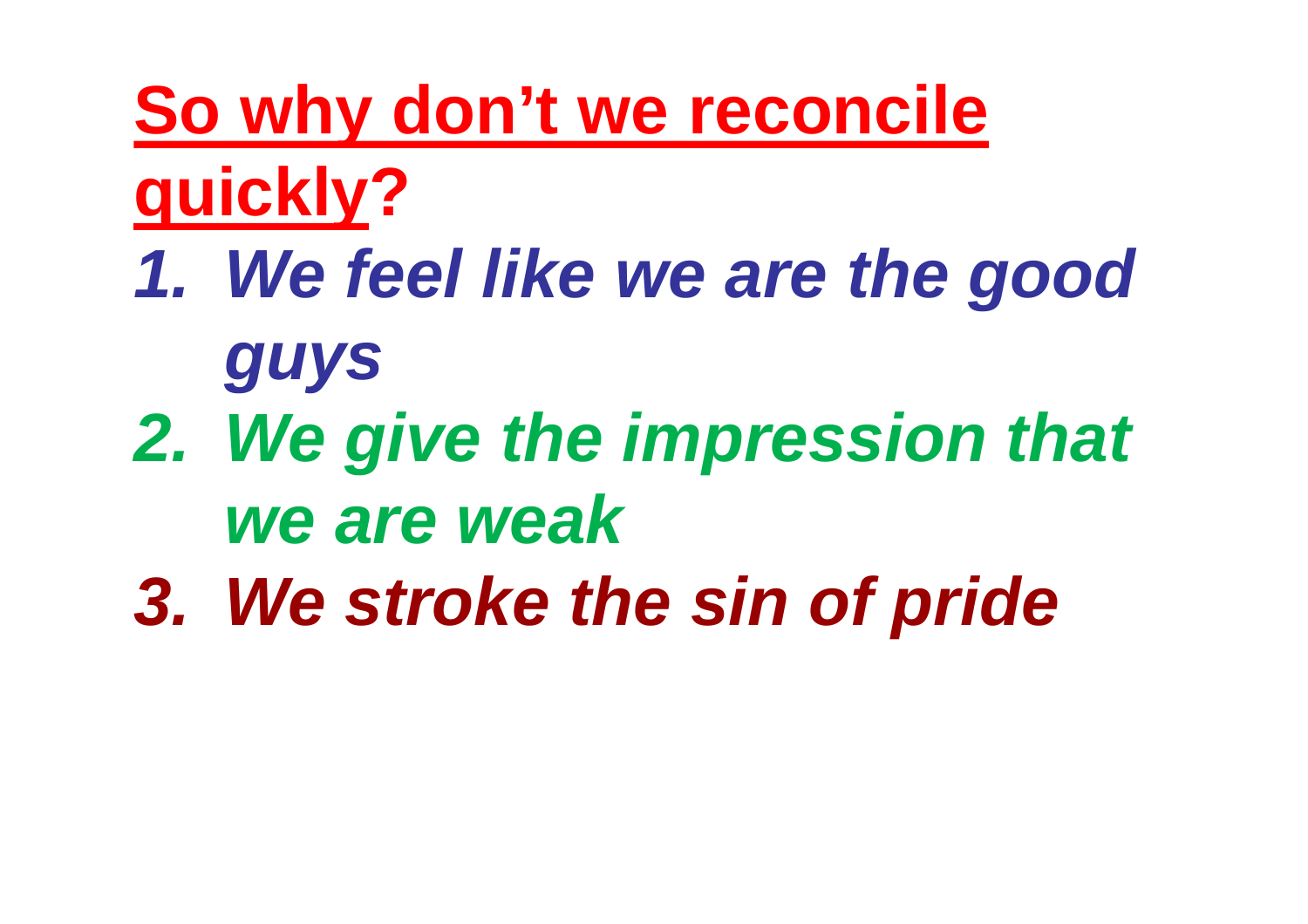

**Jesus did not forbid all kinds of anger but only vindictive anger.**

**In our anger, we cannot call another brother with words like "You stupid idiot" or "You moronic fool."**